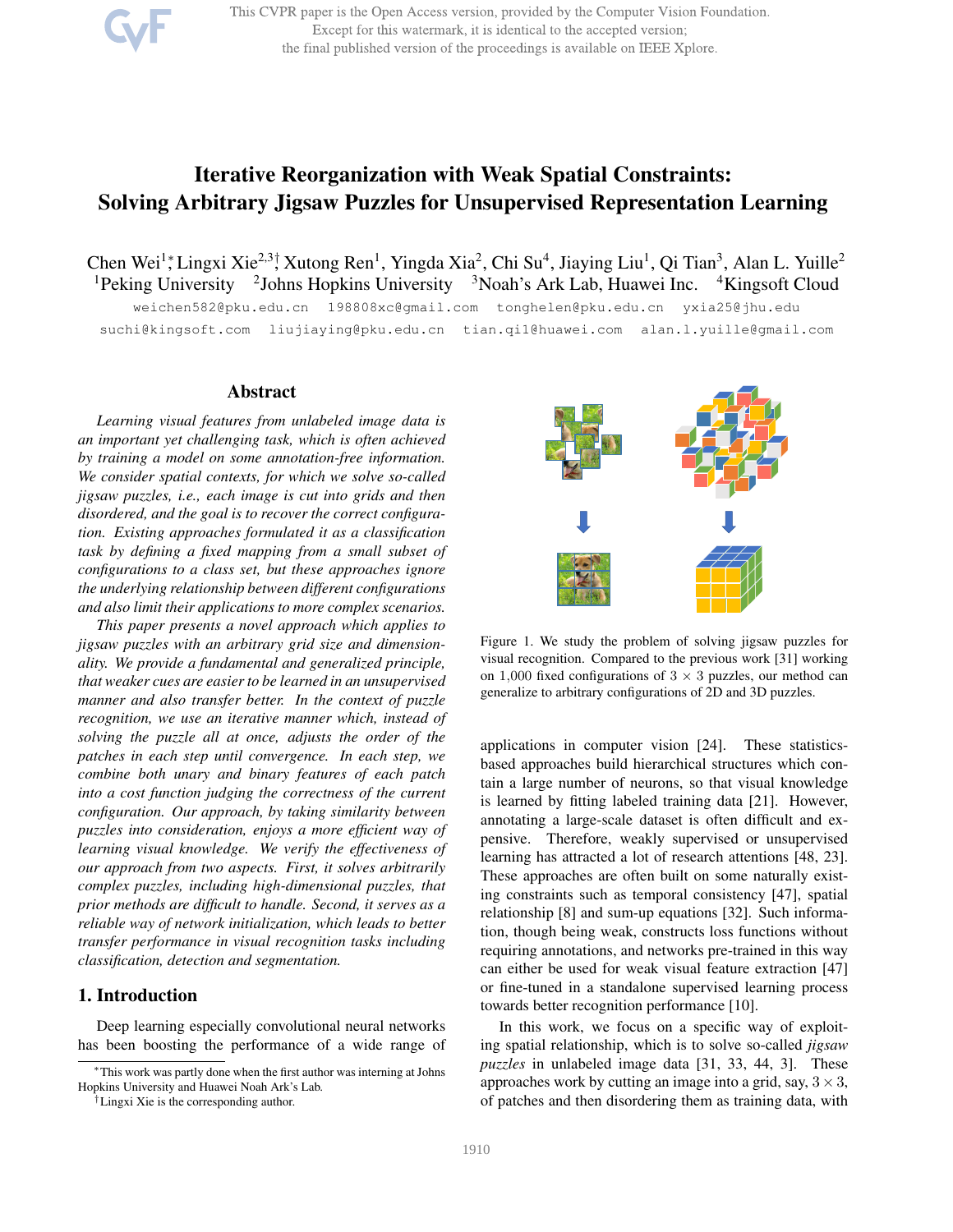the goal to recover its correct spatial configuration. Examples are shown in Figure 1. Thus, in order to achieve this goal, the network should have the ability to capture some semantic information, *e.g.*, learning the concept of *car* and *ground*, though not labeled, knowing that *car* always appears above *ground*. Technically, these approaches simply assigned each configuration a unique ID, so that puzzle recognition turns into a *plain* classification problem.

We point out two major drawbacks of this strategy. First, a plain classifier takes an assumption that all configurations are equally similar to each other, which is not true even when inter-class distances are maximized using a greedy algorithm [31]. This brings a negative impact to representation learning. Second, the number of parameters required for plain classification increases linearly with the number of configurations, so that it is difficult to deal with all possible configurations due to the risk of over-fitting. For example, there are  $9! = 362,880$  possible configurations for a  $3 \times 3$ puzzle, but the original approach [31] reached the best performance at 1,000 and observed over-fitting when this number continues growing. Both of these drawbacks limit us from generalizing this approach to more complex puzzles. On the other hand, solving complex puzzles is especially useful for some areas such as medical imaging analysis, in which it is difficult to pre-train 3D networks [5, 28] in 2D scenarios, yet a reasonable initialization helps a lot on training stability and testing performance. An empirical study of this topic can be found in Section 4.3.

In this paper, we extend the ability of such approaches by allowing to solve arbitrary jigsaw puzzles, *i.e.*, the puzzles are not constrained by a pre-defined set of configurations. Our improvement lies in two parts. First, we allow the jigsaw puzzles to have an arbitrary configuration rather than being limited in a fixed set. Second, we introduce an iterative solver built upon weak spatial constraints to replace the direct classifier used previously. As a result, our approach extends the ability of representation learning based on jigsaw puzzles and transfers well to 3D data. To this end, we formulate puzzle recognition into an optimization problem which involves a set of unary and binary terms, with each unary term indicating whether a specified patch is located at a specified position, and each binary term measuring whether two patches should have a specified relative position. These terms are determined by a deep network backbone so that the entire system can be trained in an end-to-end manner. In both training and testing, we allow the first trial not to find the correct configuration, in which case we iteratively adjust the configuration according to prediction until convergence.

We evaluate our approach in both puzzle recognition and transfer learning. The puzzle solver is trained on ILSVRC2012 training set [43] and tested on the validation set, both of which do not contain class labels. Our approach solves arbitrary jigsaw puzzles with reasonable accuracy, while the prior approaches can only work on a limited set of puzzles. Then, we transfer the pre-trained model to be fine-tuned on the Pascal VOC 2007 dataset [11] for image classification and object detection. Either learning from more complex puzzles or achieving higher accuracy in puzzle recognition boosts transfer learning performance, which verifies our motivation. Finally, we apply our approach to initialize a 3D network with unlabeled medical data, and verify its effectiveness in segmenting an abdominal organ from CT scans.

The remainder of this paper is organized as follows. Section 2 briefly reviews related work, and Section 3 describes the proposed approach. After experiments shown in Section 4, we draw our conclusions in Section 5.

# 2. Related Work

Deep neural networks have been playing an important role in modern computer vision systems. With the availability of large-scale datasets [7] and powerful computational device such as GPUs, researchers have designed network structures with tens [21, 45, 46] or hundreds [16, 17] of layers towards better recognition performance. Also, the networks pre-trained on ImageNet were transferred to other recognition tasks by either extracting visual features directly [9, 15, 37] or being fine-tuned on a new loss function [27, 38]. Despite their effectiveness, these networks still strongly rely on labeled image data. However in some areas such as medical imaging, data collection and annotation can be expensive, time-consuming, or requiring expertise. Thus, there has been efforts to design unsupervised [48, 23] or weakly supervised [18] approaches which learn visual knowledge from unlabeled data, or semisupervised learning algorithms [34, 35] which aim at combining a limited amount of labeled data and a large corpus of unlabeled data towards better performance. It has been verified that unsupervised pre-training helps supervised learning especially deep learning [10].

The key factor to learning from unlabeled data is to establish some kind of *prior*, or some weak constraints that naturally exist, *i.e.*, no annotations are required. Such prior can be either (1) embedded into the network architecture or (2) encoded as a weak supervision to optimize the network. For the first type, researchers designed clustering-based approaches to optimize visual representation [50, 4], as well as generator-based approaches [36, 54].

This paper mainly considers the second type which, in comparison to the first type, is much easier in algorithmic design. Typical examples include temporal consistency which assumes that neighboring video frames contain similar visual contents [47, 12], the temporal order in the context of video [29, 2, 25], spatial relationship between some pairs of unlabeled patches [8], learning an additive function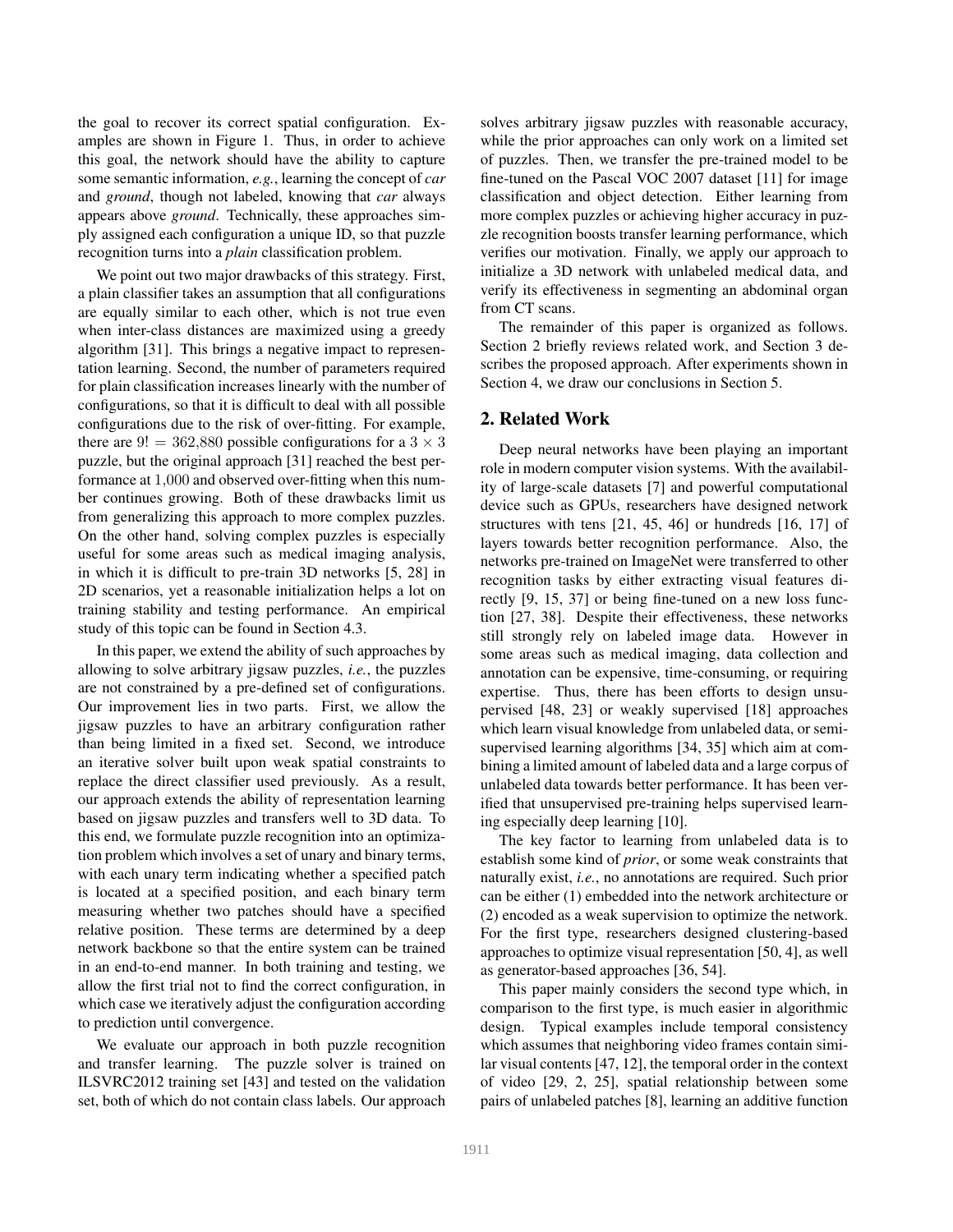on different regions as well as the entire image [32], *etc*. Among these priors, spatial contexts are widely believed to contain rich information which a vision system should be able to capture. Going one step beyond modeling patch relationship [8], researchers designed so-called jigsaw puzzles [31, 33, 44, 3] which are more complex so that the networks are better trained by learning to solve them.

Researchers believed that learning from these weaklysupervised cues can help visual recognition, because many problems are indeed built on understanding and integrating this type of information. Regarding spatial contexts, a wide range of recognition tasks can benefit from understanding the relative position of two or more patches, such as image classification [1], semantic segmentation [42] and parsing [52], *etc.*

## 3. Our Approach

## 3.1. Problem and Baseline Solution

The problem of puzzle recognition assumes that an image is partitioned into a grid (*e.g.*,  $3 \times 3$ ) of patches and then disordered. The task is to recover the original configuration (*i.e.*, patches are ordered in the natural form). To accomplish this task, the network needs to understand what a patch contains as well as how two or more patches are related to each other (*e.g.*, in a *car* image, a *wheel* is often located to the top of the *ground*). Therefore, we expect this task to teach a network both intra-patch and inter-patch information, which we formulate as unary terms and binary terms, respectively.

We first define the terminologies used in this paper. Let I be an image, which is partitioned into  $W \times H$  patches. Each patch, denoted as  $\mathbf{i}_{x,y}$  ( $0 \leq x \leq W$ ,  $0 \leq y \leq H$ ), is assigned a unique ID  $a_{x,y} \in \{0, 1, \ldots, WH - 1\}$  according to its original position, *e.g.*, the row-major policy gives  $a_{x,y} = x + yW$ . After that, all patches are randomly disordered, and we use  $c_{x,y}^{\star}$  to denote the ID owned by the patch that currently occupies the  $(x, y)$  position. All  $c_{x,y}^{\star}$  values compose a configuration, denoted as  $\mathbf{c}^* = (c_{x,y}^*)_{x=0,y=0}^{W,H}$ . There are in total  $(WH)$ ! different configurations, composing the configuration set C that  $|C| = (WH)!$ .

Our goal is to predict the correct configuration  $c^* \in C$ . For this purpose, a network structure with two parts was constructed [31]. The network *backbone*  $\mathbb{M}^{\mathcal{B}}$  :  $\mathbf{f}_{x,y}$  =  $\mathrm{f}\left(\mathbf{i}_{x,y};\theta^{\mathrm{B}}\right)$  is built upon each individual patch, and outputs a set of features for the network *head*  $\mathbb{M}^{\mathrm{H}}: \mathbf{c} = \mathbf{g}\!\left(\mathbf{F}; \boldsymbol{\theta}^{\mathrm{H}}\right)$ to produce the final output  $\mathbf{c} = (c_{x,y})_{x=0,y=0}^{W,H}$ , where  $\mathbf{F} = (\mathbf{f}_{x,y})_{x=0,y=0}^{W,H}$  is the ordered concatenation of patch features. In practice,  $f(\cdot; \theta^{\text{B}})$  is often borrowed from existing network architectures [21, 45, 16], while  $g\left(\cdot;\theta^{\mathrm{H}}\right)$  is often more interesting to investigate.

In the prior work [31, 33], the network head worked by constraining the number of possible configurations, say  $K = 1,000$  out of 9!, which are randomly sampled from  $\mathcal C$  using a greedy algorithm to guarantee the Hamming distance between any two configurations is sufficiently large. Then,  $\mathbf{f}(\cdot; \boldsymbol{\theta}^{\text{H}})$  was designed to be a K-way classifier, implemented as a fully-connected layer. The purpose of this design was mainly to control the number of parameters of the classifier (proportional to  $K$ ) so as to prevent overfitting<sup>1</sup>, but we argue that it largely limits the model from being applied more complex scenarios like 3D puzzles, while it was believed that learning from a harder task can lead to a stronger ability [6]. This motivates us to propose a new approach in which the number of configurations can be arbitrarily large while the number of parameters remains unchanged. We will see later that the essence behind this motivation is to use weak cues with an iterative algorithm towards a more compact representation and a safer learning process.

## 3.2. Solving Jigsaw Puzzles with Weak Cues

We design a network head to learn *weak spatial constraints*. By "weak" we are comparing this strategy with the aforementioned  $K$ -way classifier that predicts the configuration of the entire puzzle all at once. Instead, we consider an indirect cost function  $S(I, c)$  which outputs a cost that patch  $i_{x,y}$  or equivalently feature  $f_{x,y}$  is located at position  $c_{x,y}$ , and thus the most probable configuration is determined by arg max<sub>c</sub>  $\{S(I, c)\}\$ .  $S(I, c)$  is composed of two parts, namely, unary terms and binary terms. Each *unary term* provides cues for the *absolute* position of a patch, and each *binary term* provides cues for the *relative* position of two patches. Mathematically,

$$
S(\mathbf{I}, \mathbf{c}) \equiv S(\mathbf{F}, \mathbf{c}) = \sum_{(x, y)} p_1(\mathbf{f}_{x, y}, c_{x, y} | \mathbf{F}) + \sum_{(x_1, y_1) \neq (x_2, y_2)} p_2(\mathbf{f}_{x_1, y_1}, \mathbf{f}_{x_2, y_2}, c_{x_1, y_1}, c_{x_2, y_2}).
$$
 (1)

Here,  $p_1(f_{x,y}, c_{x,y} | \mathbf{F})$  is a unary term which measures how likely that patch  $f_{x,y}$  is located at position  $c_{x,y}$ , and  $p_2(f_{x_1,y_1}, f_{x_2,y_2}, c_{x_1,y_1}, c_{x_2,y_2})$  is a binary term measures how likely that patches  $f_{x_1,y_1}$  and  $f_{x_2,y_2}$  have the spatial relationship indicated by  $c_{x_1,y_1}$  and  $c_{x_2,y_2}$ . Each unary term is computed based on  $F$ , the overall variable containing feature vectors of all patches, because the position of each

<sup>&</sup>lt;sup>1</sup>[31] observed that setting a larger K leads to performance drop in transfer experiments, and explained it as the network gets confused by very similar jigsaw puzzles. However, as shown in experiments (see Section 4.2), our approach works well in the entire puzzle set C, *i.e.*,  $K = 9! = 362,880$ , which implies that the performance drop may due the large number of parameters.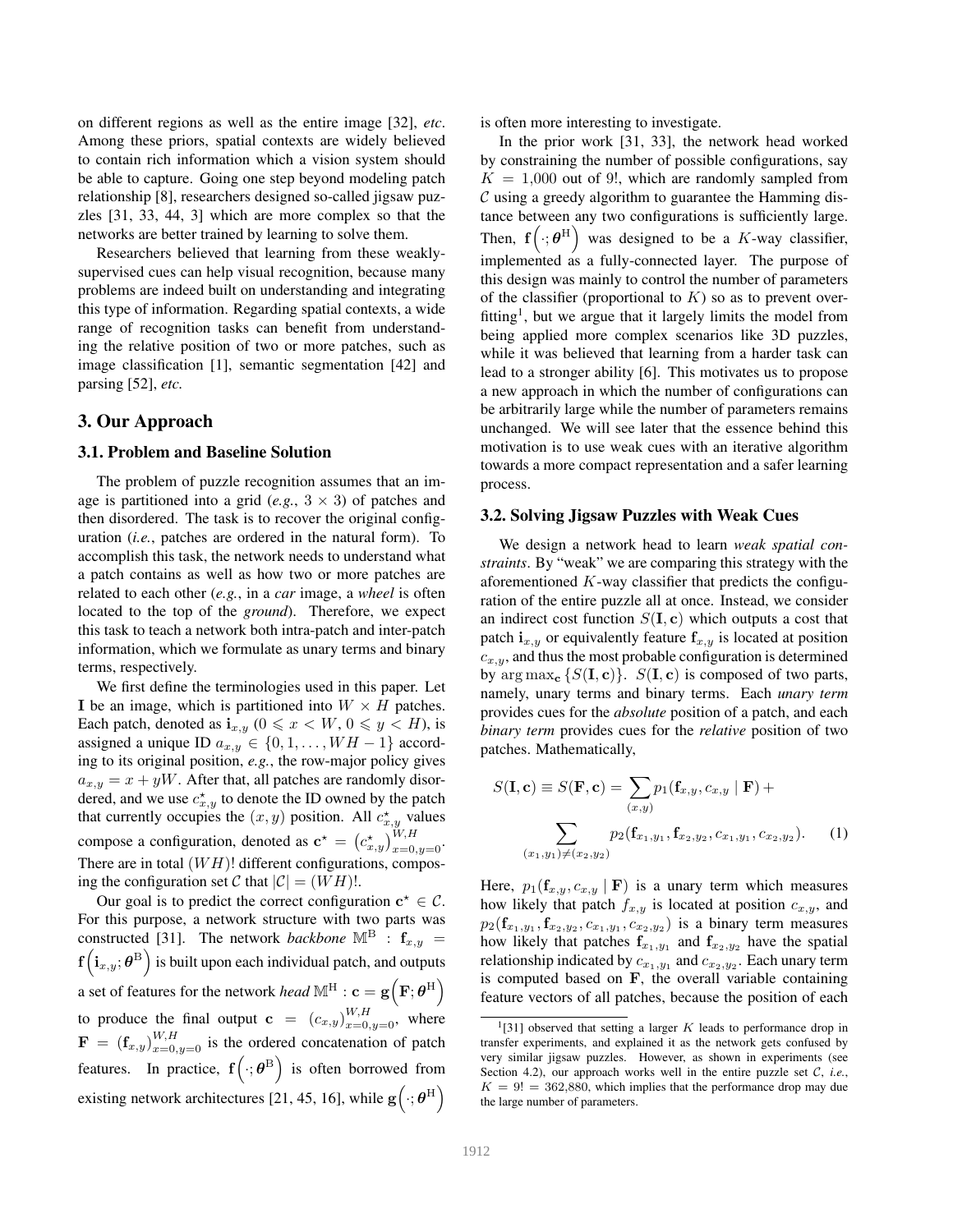

Figure 2. The overall structure (best viewed in color). Each training image (without semantic annotations) is randomly cropped, disordered and fed into puzzle recognition network. Two types of loss terms (unary and binary) are computed and summed into the final cost function  $S(I, c)$ . The training process continues until the puzzle is completely correct or a maximal number of rounds is achieved.

patch  $f_{x,y}$  depends on the visual messages delivered by other patches. The binary terms, on the other hand, do not have such a dependency.

In practice, the unary terms are formulated in a matrix U with  $WH \times WH$  elements, each of which,  $\llbracket \mathbf{U} \rrbracket_{a,c}$ , indicates the cost obtained by putting the specified patch with ID  $a$  at a specified position with ID  $c$ . This is implemented by a fully-connected layer between **F** and these  $(WH)^2$ elements, parameterized by  $\boldsymbol{\theta}^{\text{U}}$ . We perform the softmax function over all elements in each row, so that the scores corresponding to each patch sum to  $1^2$ . Then, each unary term is the log-likelihood of the score at a specified position:

$$
p_1(\mathbf{f}_{x,y}, c_{x,y}, \mathbf{F}) = -\ln \left[ \mathbf{U}\left(\mathbf{F}; \boldsymbol{\theta}^{\mathrm{U}}\right) \right]_{a_{x,y}, c_{x,y}}.
$$
 (2)

For each binary term involving  $f_{x_1,y_1}$  and  $f_{x_2,y_2}$ , we build another mapping from these two vectors to a 9 dimensional vector, with each index indicating the probability that the spatial relationship of  $f_{x_1,y_1}$  and  $f_{x_2,y_2}$  belongs to one of the 9 possibilities, namely, the first patch is located to the top, bottom, left, right, top-left, top-right, bottomleft, bottom-right of the second patch or none of the above happens. Similarly, this is implemented using another fullyconnected layer between  $\mathbf{f}_{x_2,y_2} \oplus \mathbf{f}_{x_2,y_2}$  ( $\oplus$  denotes concatenation) and a 9-dimensional vector parameterized by  $\boldsymbol{\theta}^{\mathrm{V}}$ 

followed by a softmax activation over these 9 numbers. We denote  $r_{x_1,y_1,x_2,y_2} \doteq r(c_{x_1,y_1},c_{x_2,y_2}) \in \{0,1,\ldots,8\}$  as the relative position type between  $f_{x_1,y_1}$  and  $f_{x_2,y_2}$ , so that we can write the binary term as:

$$
p_2(\mathbf{f}_{x_1,y_1}, \mathbf{f}_{x_2,y_2}, c_{x_1,y_1}, c_{x_2,y_2}) = -\ln \left[ \mathbf{V} \left( \mathbf{f}_{x_1,y_1}, \mathbf{f}_{x_2,y_2}; \boldsymbol{\theta}^{\text{V}} \right) \right]_{r_{x_1,y_1,x_2,y_2}}.
$$
 (3)

Compared to a plain classifier assigning a class index to each puzzle, the amount of parameters required by our approach is reduced. Take a  $3 \times 3$  puzzle as an example, and we assume that  $F$  contains  $D$  elements. On the one hand, the  $K$ -way classifier requires  $KD$  parameters (a typical setting [31] is  $K = 1,000$ ) which grows linearly with K. On the other hand, our approach requires  $(WH)^2 D$  parameters for the unary terms, and 9D parameters for the binary terms. The total number of parameters,  $(W^2H^2 + 9) D(e.g., 90D)$ for a  $3 \times 3$  puzzle), is largely reduced and does not increase with  $K$ . Consequently, our approach is easier to be applied to the scenario with a larger set of (*e.g.*, all 9! possible) configurations. This advantage is verified in experiments.

Last but not least, there are many other ways of using weak spatial constraints to formulate  $S(I, c)$  – we just provide a practical example.

#### 3.3. Optimization: Iterative Reorganization

We aim at optimizing  $S(\mathbf{F}, \mathbf{c})$  with respect to network parameters  $\boldsymbol{\theta}^{\text{U}}$ ,  $\boldsymbol{\theta}^{\text{V}}$  and configuration c. However, note that c is a discrete variable which cannot be optimized by gradient descent. So we apply different strategies in training and testing.

<sup>&</sup>lt;sup>2</sup>Ideally, the elements in each column should also sum to 1, but it is mathematically intractable if we hope to keep the ratio between all elements. There are two arguments. First, after normalizing scores in each row, we find that there often exists one major elements in each column, and the sum of each column is close to 1. Second, we add an additional  $\ell_1$  loss term between the sum of each column and 1, but only observe to minor changes in either puzzle recognition accuracy or transfer learning performance.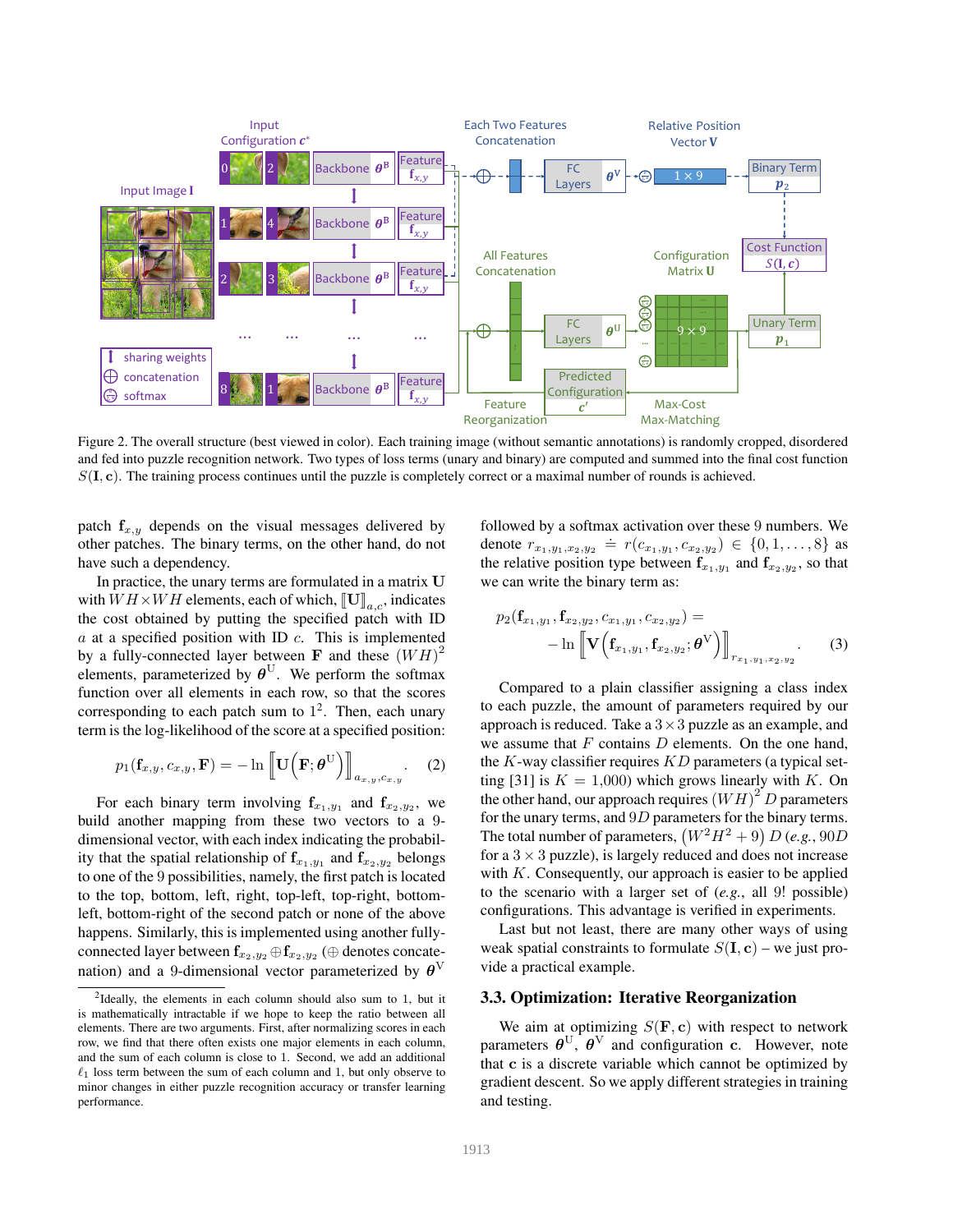In the training stage, we know the ground-truth configuration  $c^*$ , so the optimization becomes:

$$
\arg\min_{\boldsymbol{\theta}^{\text{U}},\boldsymbol{\theta}^{\text{V}}} S(\mathbf{F},\mathbf{c}^{\star}).
$$
\n(4)

This is implemented by setting the supervision signal accordingly, *i.e.*, the correct cells are filled up with 1 while others with 0, and using stochastic gradient descent. Note that each unary term depends on the order of input patches. To sample more training data as well as adjust data distribution (explained later), we introduce iteration to the training stage. Denote the input configuration as  $\mathbf{c}^{(0)} = \mathbf{c}^*$ , and the corresponding feature as  $F^{(0)}$ . In each iteration, with fixed  $\theta^{\text{U}}$  and  $\theta^{\text{V}}$ , we maximize  $S(\text{F}, \text{c})$  with respect to c:

$$
\mathbf{c}' = \arg\min_{\mathbf{c}} S\Big(\mathbf{F}, \mathbf{c}^{(0)}\Big),\tag{5}
$$

and use  $\mathbf{c}'$  to find the next input  $\mathbf{c}^{(1)}$ , so that applying  $\mathbf{c}'$  to  ${\bf c}^{(1)}$  obtains  ${\bf c}^{(0)}$ , *e.g.*, if  ${\bf c}'$  is perfect, then  ${\bf c}^{(1)}$  corresponds to the original configuration that every patch is placed at the correct position. This process continues until convergence or a maximal number of iterations is reached. The losses with respect to  $\boldsymbol{\theta}^{\mathrm{U}}$  and  $\boldsymbol{\theta}^{\mathrm{V}}$  are accumulated, averaged, and back-propagated to update these two parameters. The same strategy, iteration, is used at the testing stage to solve jigsaw puzzles, with the only difference that no gradient backpropagation is required.

It remains a problem to solve Eqn (5). This is a combinatoric optimization problem, as c can only take  $(WH)$ ! discrete values which indicate the entries in U and V that are summed up. There is obviously no closed form solutions to maximize  $S(\mathbf{F}, \mathbf{c})$ , yet enumerating all  $(WH)$ ! possibilities is computationally intractable especially when the puzzle size becomes large. A possible solution lies in approximation, which first switches off all binary terms, so that the optimization becomes choosing  $WH$  entries from a  $WH \times WH$  matrix with a maximal sum, but no two entries can appear in the same row or column (this is a maxcost-max-matching problem, and the best solution  $\tilde{c}$  can be found using the Hungarian algorithm); then enumerates all possibilities within a limited Hamming distance from  $\tilde{c}$  and chooses the one with the best overall cost  $S(\mathbf{F}, \mathbf{c})$ .

Finally, we discuss strategy of introducing iteration to solve this problem. Mathematically, Eqn (5) is a fixedpoint model [26], *i.e.*, the output variable c also impacts F and thus  $S(\mathbf{F}, \mathbf{c})$ , so iteration is considered a regular way of optimizing it. However, the roles played by iteration are different in training and testing. In the training stage, after each iteration, we shall expect the configuration to be adjusted closer to the ground-truth. Therefore, if we take the input configuration fed into each round as an individual case, then the distribution of input data is changed by iteration, and the cases that are more similar to the groundtruth are more likely to be sampled. Therefore, in the testing stage, we can expect the iteration to improve puzzle recognition accuracy, because as the iteration continues, the input puzzle gets closer to the ground-truth by statistics, and our model sees more training data in this scenario and is stronger. We show a typical example in Figure 3, in which we can observe how iteration gradually predicts the correct configuration.

# 4. Experiments

## 4.1. Jigsaw Puzzle Recognition

We follow [31] to train and evaluate puzzle recognition on the ILSVRC2012 dataset [43], a subset of the ImageNet database [7]. We train the model using all the 1.3M training images and test it on the validation set with 50K images, both of which do not contain class annotations.

In the training stage, we pre-process the images to prevent the model from being disturbed by pixel-level information. We first determine the size of puzzles,  $e.g., W \times H$ , and then resize each input image into  $85W \times 85H$  and partition it evenly into a  $W \times H$  grid. In each  $85 \times 85$ image, we randomly crop a  $64 \times 64$  subimage as the patch fed into the puzzle recognition network. To maximally reduce the possibility that low-level information is used, we further horizontally flip each input patch with a probability of 50% and subtract mean value from each channel – we do not perform other data augmentation techniques because they are less likely to appear in real data. In practice, flip augmentation brings consistent accuracy gain to transfer learning tasks though we observe significant accuracy drop in puzzle recognition (see Table 1).

The backbone of our puzzle network is borrowed from two popular architectures, namely, an 8-layer AlexNet [21] and two deep ResNets [16] with 18 and 50 layers. We do not evaluate VGGNet [45] as in [22, 33] because it is more difficult to initialize and produces lower accuracy than ResNets. The outputs of the first layer with a spatial resolution of  $1 \times 1$  (*i.e.*, *fc6* in AlexNet and *avg-pool* in ResNets) are fed into a 1,024-way fully-connected layer and the output is taken as  $f_{x,y}$ , followed by our designed layers for extracting unary and binary terms for puzzle recognition. All these networks are trained from scratch. We use the SGD optimizer and a total of 250K iterations (minibatches) for AlexNet and 350K for ResNets. Each batch contains 256 puzzles. On four NVIDIA Titan-V100 GPUs, the training times on AlexNet, ResNet18 and ResNet50 are 10, 20 and 60 hours, respectively.

In the testing stage, to reduce randomization factors, we switch off randomization in patch cropping and data augmentation, with each  $64 \times 64$  patch cropped at the center of the  $85 \times 85$  fields and not flipped. Results are summarized in Table 1. We first evaluate  $3 \times 3$  puzzle recognition accuracy. For each image, there are  $9! = 362,880$  possible puzzles, so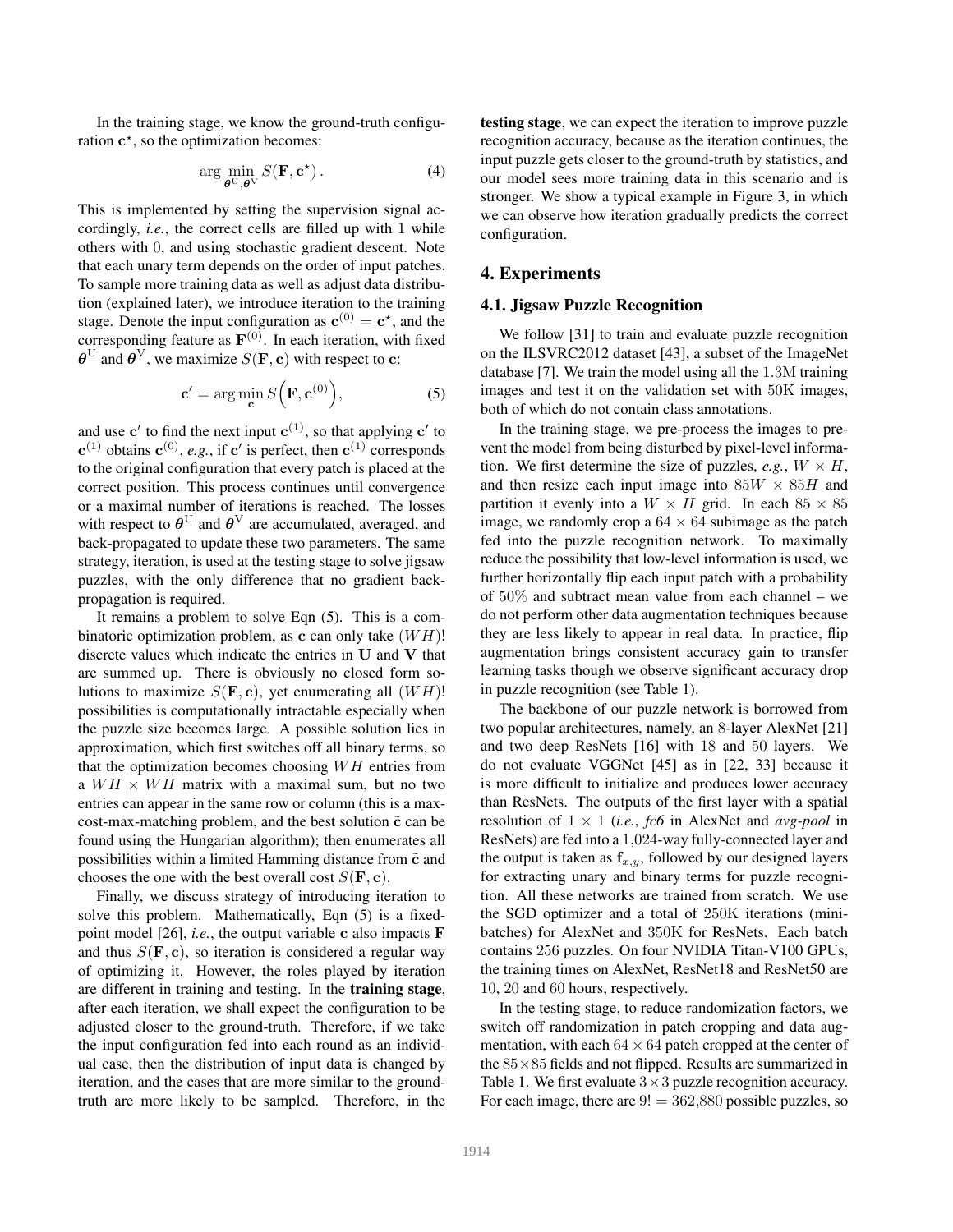|                                                                             | Setting      |                      | Pre-training Options |              |              | <b>Puzzle Recognition</b> |         | Pascal VOC 2007          |           |        |
|-----------------------------------------------------------------------------|--------------|----------------------|----------------------|--------------|--------------|---------------------------|---------|--------------------------|-----------|--------|
| ID                                                                          | <b>Size</b>  | Backbone             | Label                | Unary        | Binary       | Mirror                    | Correct | $D\leqslant 2$           | Classifi. | Detec. |
| (a)                                                                         | $3 \times 3$ | AlexNet              | √                    |              |              |                           |         |                          | 78.2      | 56.8   |
| (b)                                                                         | $3 \times 3$ | AlexNet              |                      |              |              |                           |         | $\overline{\phantom{0}}$ | 53.3      | 43.3   |
| (c)                                                                         | $3 \times 3$ | AlexNet              |                      | ✓            |              |                           | 32.2    | 48.2                     | 66.6      | 51.8   |
| (d)                                                                         | $3 \times 3$ | AlexNet              |                      | $\checkmark$ |              | $\checkmark$              | 3.4     | 15.4                     | 68.1      | 51.9   |
| (e)                                                                         | $3 \times 3$ | AlexNet              |                      |              | √            | √                         | 3.8     | 17.1                     | 68.3      | 52.5   |
| (f)                                                                         | $2\times 2$  | AlexNet              |                      | ✓            | $\checkmark$ | $\checkmark$              | 74.5    | 90.5                     | 64.2      | 49.1   |
| (g)                                                                         | $3 \times 3$ | ResNet18             |                      |              |              |                           |         | $\overline{\phantom{0}}$ | 84.5      | 68.3   |
| (h)                                                                         | $3 \times 3$ | ResNet18             |                      |              |              |                           | -       | $\overline{\phantom{0}}$ | 41.3      | 24.8   |
| (i)                                                                         | $3 \times 3$ | ResNet18             |                      | ✓            |              |                           | 44.7    | 61.5                     | 72.5      | 58.7   |
| (j)                                                                         | $3 \times 3$ | ResNet18             |                      | $\checkmark$ |              | $\checkmark$              | 5.2     | 20.4                     | 72.9      | 58.7   |
| (k)                                                                         | $3 \times 3$ | ResNet18             |                      | ✓            | ✓            | $\checkmark$              | 5.5     | 21.0                     | 74.7      | 58.8   |
| (1)                                                                         | $3 \times 3$ | ResNet50             |                      |              |              |                           |         |                          | 86.4      | 70.2   |
| (m)                                                                         | $3 \times 3$ | ResNet <sub>50</sub> |                      |              |              |                           |         | -                        | 46.8      | 23.5   |
| (n)                                                                         | $3 \times 3$ | ResNet50             |                      | $\checkmark$ |              |                           | 47.3    | 63.6                     | 72.4      | 55.2   |
| (0)                                                                         | $3 \times 3$ | ResNet50             |                      | ✓            |              | $\checkmark$              | 4.9     | 20.4                     | 73.1      | 55.5   |
| (p)                                                                         | $3 \times 3$ | ResNet50             |                      |              |              |                           | 5.2     | 20.8                     | 75.3      | 56.2   |
| <b>Competitors with Different Backbones, Pre-training Cues and Settings</b> |              |                      |                      |              |              |                           |         |                          |           |        |

| Ref.               | Year | Backbone  | Description of unsupervised training                          |      | Detec. |  |  |
|--------------------|------|-----------|---------------------------------------------------------------|------|--------|--|--|
| [8]                | 2015 | AlexNet   | Determining the relative spatial position of two patches      |      | 51.1   |  |  |
| [47]               | 2015 | AlexNet   | Unsupervised tracking in videos                               | 63.1 | 47.2   |  |  |
| $[31]$             | 2016 | AlexNet   | $3 \times 3$ jigsaw puzzles with a 1,000-way plain classifier | 67.7 | 53.2   |  |  |
| $\lceil 22 \rceil$ | 2017 | ResNet152 | Predicting color from gray-scale intensity                    | 77.3 |        |  |  |
| $[32]$             | 2017 | AlexNet   | Counting visual primitives in subregions                      | 67.7 | 51.4   |  |  |
| [4]                | 2018 | AlexNet   | Classifying after clustering iteratively                      | 73.7 | 55.4   |  |  |
| $\lceil 13 \rceil$ | 2018 | AlexNet   | Predicting 2D image rotations                                 | 73.0 | 54.4   |  |  |
| [30]               | 2018 | AlexNet   | [8] with enhancement techniques                               | 69.6 | 55.8   |  |  |
| $[33]$             | 2018 | VGGNet16  | [31] with knowledge distillation and noisy patches            | 72.5 | 56.5   |  |  |
| [39]               | 2018 | AlexNet   | Predicting surface normal, depth, and instance contour        | 68.0 | 52.6   |  |  |

Table 1. Puzzle recognition and transfer learning accuracy (%). In the pre-training options, "labeled" means to use the annotated ILSVRC2012 training set to pre-train a network. The instances without any  $\checkmark$  imply that Pascal VOC 2007 tasks are trained from scratch. We also compare with prior approaches, some of which have different knowledge sources, network backbones and training strategies. We report the most powerful network backbone used in each paper. The works with puzzle recognition are highlighted in green.

random guess gives a 0.0003% accuracy. With only unary terms (Eqn 5 can be solved by the Hungarian algorithm), all network backbones achieve over 30% accuracy without mirror augmentation, which shows that weak visual cues can be combined to infer global patch contexts.

On top of this baseline, we investigate the impact of other four options. First, adding binary terms consistently improves puzzle recognition accuracy, arguably due to the additional contextual information, which is especially useful in determining the relative position of two neighboring patches. Second, mirror augmentation reduces puzzle recognition accuracy dramatically in both training and testing, but as we will see later, this strategy improves the generalization ability of our pre-trained models to other recognition tasks. Third, compared with  $2 \times 2$  puzzles,  $3\times3$  jigsaw puzzles are naturally more difficult to solve, but they also force the model to learn more visual knowledge and thus help transfer learning, as shown in our later discussions. Fourth, the above phenomena remain the same

as the network backbone becomes stronger, on which both puzzle recognition and transfer visual recognition becomes more accurate.

As a side comment, we point out that conventional puzzle recognition approaches with plain classification [31, 33] often achieved higher puzzle recognition accuracy in a limited class set. With models trained with our approach (Line (e) in Table 1) we enumerate the 1,000 classes generated with algorithm provided by [31] and find the maximal  $S(\mathbf{F}, \mathbf{c})$ , so as to mimic the behavior of plain classification. Our models with AlexNet reports a 60.2% puzzle recognition accuracy which is lower than 71% reported in [31]. However, our approach enjoys better transfer ability, as we will see in later experiments. In addition, the performance of [31] degenerates with increased puzzle size, as the fraction of explored puzzles becomes smaller, yet the weakness of ignoring underlying relationship between different configurations becomes more significant and harmful. From this perspective, the advantage of solving arbitrary puzzles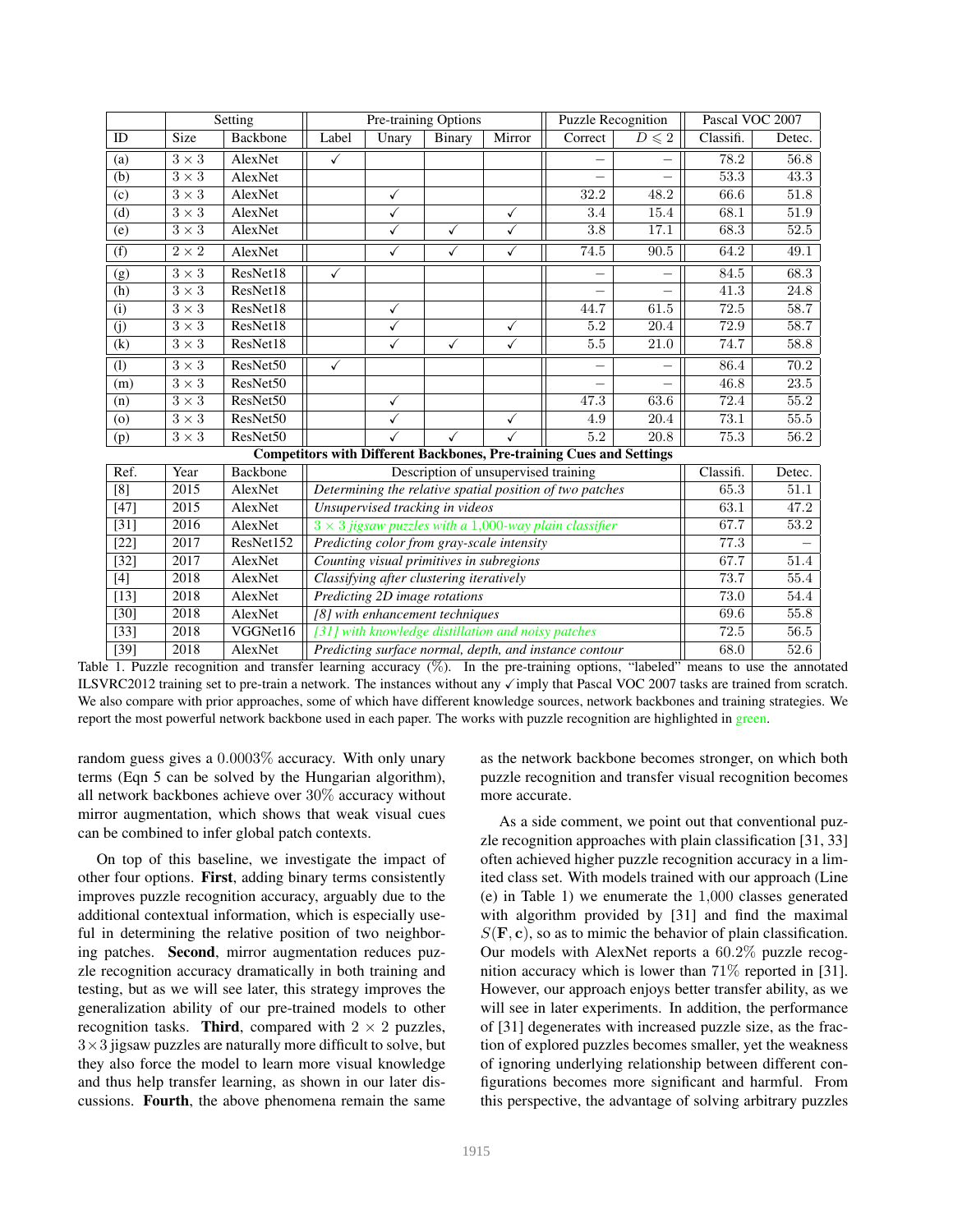

Figure 3. Two examples of different difficulties in iterative puzzle recognition (best viewed in color). Each digit to the lower-left corner of each patch is the corresponding patch ID. For each round, we also report puzzle recognition statistics over the entire testing set.

| Unary               |                     | Binary   Mirror |      | conv1   conv2 |      | conv3 conv4 | conv5 |
|---------------------|---------------------|-----------------|------|---------------|------|-------------|-------|
|                     |                     |                 | 18.4 | 29.0          | 32.6 | 31.4        | 27.5  |
|                     |                     |                 | 18.0 | 29.0          | 33.5 | 32.8        | 29.7  |
| √                   |                     | √               | 18.3 | 28.8          | 34.4 | 34.1        | 30.4  |
| Noroozi et al. [31] |                     |                 | 18.2 | 28.8          | 34.0 | 33.9        | 27.1  |
|                     |                     |                 | 21.3 | 30.9          | 33.5 | 33.1        | 29.8  |
| ✓                   |                     | $\checkmark$    | 20.9 | 31.0          | 34.0 | 33.6        | 30.6  |
|                     |                     |                 | 21.6 | 30.8          | 34.7 | 34.2        | 31.8  |
|                     | Noroozi et al. [31] |                 | 23.0 | 31.9          | 35.0 | 34.2        | 29.3  |

Table 2. ILSVRC2012 (top) and Places205 (bottom): classification accuracy with linear classifiers on top of frozen convolutional layers of AlexNet.

becomes clearer. The same phenomenon also happens in 3D puzzles (Section 4.3).

Some statistics for our model with ResNet50 (Line (p) in Table 1) as well as two typical examples are shown in Figure 3 (one is difficult and not solved). We can observe how the disordered patches are reorganized with weak spatial cues throughout an iterative process. As an ablation study, we experiment with fewer numbers of maximal iterations, namely 1, 5 and 10 instead of 20, but achieve lower accuracies in both puzzle recognition and transfer learning tasks. This justifies our hypothesis that iteration, together with weak spatial cues, provides a mild way of unsupervised learning, which better fits state-of-the-art deep networks.

#### 4.2. Transfer Learning Performance

Next, we investigate how well our models pre-trained on puzzle recognition transfer to other visual recognition tasks. Following the conventions [33, 4], we evaluate classification and detection tasks on the Pascal VOC 2007 dataset [11]. All pre-trained networks undergo a standard fine-tuning flowchart, with a plain classifier and Fast-RCNN [14] being used as network heads, respectively. We do not lock any layers in our network, because this often leads to worse transfer performance as shown in prior approaches [31, 4, 13].

Results are summarized in Table 1. We can observe some interesting phenomena. First, transfer recognition performance goes up with the power of network backbones, which shows the ability of our approach to tap the potential of deep networks. Second, both unary and binary terms contribute to transfer accuracy and they are complementary. Third, mirror augmentation harms puzzle recognition but improves transfer learning, because it alleviates the chance that deep networks borrow low-level pixel continuity in solving the jigsaw puzzles which falls into the category of over-fitting and helps transfer recognition very little.

Here is a side note. It was suggested in [31] that forcing the network to discriminate very similar puzzles (*e.g.*, only a pair of patches are reversed) often leads to accuracy drop because the model can focus too much on local patterns. In the context of using AlexNet to solve  $3\times3$  puzzles, we study different numbers of configurations, *i.e.*, 1% (3,629), 10%  $(36,288)$  and all  $(9! = 362,880)$  possible puzzles. We find that our approach reports the best transfer accuracy at the last option, while using smaller numbers of configurations leads to slightly worse performance. Hence, we make the following conjecture: it is indeed the larger number of parameters in a plain classifier, rather than solving very similar puzzles, that causes transfer performance drop.

In the last part, we evaluate the quality of features extracted from the pre-trained models directly. We implement the standard experiments on the ILSVRC2012 dataset [43] and Places205 [53] with a linear classifier on top of frozen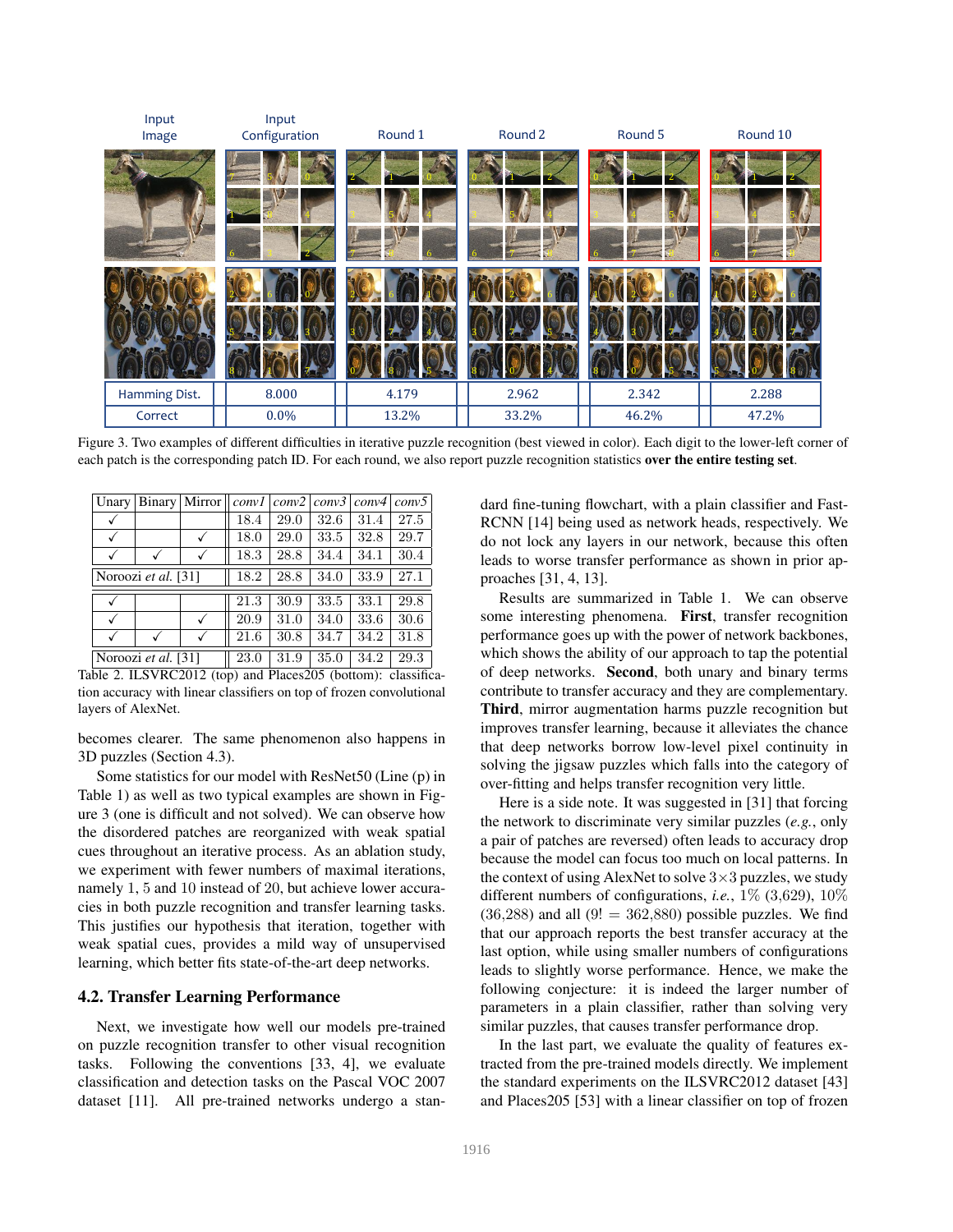convolutional layers of AlexNet. Results are summarized in Table 2. Our approach, particularly with binary terms and mirror augmentation, shows higher numbers with *conv5* features. This is in line with our motivation, namely, solving arbitrary puzzles with weak spatial constraints indeed improves mid-level representation learning.

## 4.3. Generalization to 3D Networks

Finally, we apply our model to a 3D visual recognition task. We study medical imaging analysis, an important prerequisite for computer-assisted diagnosis (CAD). Most medical data are volumetric, and researchers have proposed some 3D network architectures [5, 28]. Compared to 2D networks [40, 51], 3D networks enjoy the benefit of seeing more contextual information, but still suffer the drawback of missing a pre-trained model. Due to the common situation that the amount of training data is limited, these 3D networks often have a relatively unstable training process and sometimes this downgrades their testing accuracy [49].

Our approach provides a solution for initializing 3D networks with jigsaw puzzles. We investigate the NIH pancreas segmentation dataset [41], which contains 82 cases. We partition it into 4 folds (around 20 cases in each fold), use three of them to train a segmentation model and test it on the remaining one. To construct jigsaw puzzles, we either directly use the training samples in the NIH dataset, or refer to another public dataset named Medical Segmentation Decathlon  $(MSD)^3$  – the *pancreas tumour* subset with 282 training cases. For all the data used for jigsaw puzzles, we do not use any pixel-level annotations though they are provided. We randomly crop  $120 \times 120 \times 120$  volumes within each case, and cut it evenly into two puzzle sizes, namely,  $2 \times 2 \times 2$  pieces with a  $48 \times 48 \times 48$  subvolume cropped within each cell, or  $3 \times 3 \times 3$  pieces with a  $32 \times 32 \times 32$ subvolume cropped within each cell. A typical example is shown in Figure 1. We randomly disorder these patches using all 8! or 27! possible configurations, and the task is to recover the original configuration. We use VNet [28] as the baseline (only the down-sampling layers are used in this stage), and compute the unary terms in an  $8 \times 8$  or  $27 \times 27$  matrix. We switch off the binary terms based on the consideration that one patch has 26 neighbors in the 3D space which makes prediction over-complicated.

Now we recover the complete VNet structure with randomly-initialized up-sampling layers and start training on the NIH training set (62 cases) and its subsets. Results are shown in Table 3 revealing some useful knowledge. First, pre-training on jigsaw puzzles helps segmentation especially in the scenarios of fewer training data. Second, visual knowledge learned in this manner can transfer across different datasets regardless of the different distributions in intensity caused by the scanning device. Third, the

| Data                                                            | $\vert$ Scratch $\vert$ |       | Pre-trained on NIH | Pre-trained on MSD                                                                          |       |  |  |
|-----------------------------------------------------------------|-------------------------|-------|--------------------|---------------------------------------------------------------------------------------------|-------|--|--|
|                                                                 |                         |       |                    | $2 \times 2 \times 2$ 3 $\times$ 3 $\times$ 3 $2 \times 2$ $\times$ 2 $3 \times 3 \times 3$ |       |  |  |
| 10%                                                             | 65.52                   | 69.36 | 70.80              | 68.44                                                                                       | 72.24 |  |  |
| 20%                                                             | 74.78                   | 76.30 | 76.50              | 76.58                                                                                       | 77.80 |  |  |
| $100\%$                                                         | 80.96                   | 79.88 | 81.68              | 81.48                                                                                       | 82.33 |  |  |
| Table 3. Pancreas segmentation accuracy (DSC, %) with different |                         |       |                    |                                                                                             |       |  |  |

amounts of training data and different initialization techniques. In each group, the accuracy is averaged over 20 testing cases.

model pre-trained on NIH with  $2 \times 2 \times 2$  puzzles performs worse than the from-scratch one when tested on 100% data. We conjecture that solving such puzzles provides a better initialization, but the domain gap between solving puzzles and semantic segmentation cancels out the positive effect of initialization. This raises the necessity of solving more complex  $3 \times 3 \times 3$  puzzles which agrees with our motivation. Fourth, constructing larger and thus more difficult puzzles improves the basic ability of networks. This shows the value of our research – it is unlikely for the baseline approach to sufficiently explore the space of  $3 \times 3 \times 3$  puzzles, which has  $27! \approx 1.1 \times 10^{28}$  different configurations. Sampling 1,000 configurations with the greedy algorithm described in [31] downgrades segmentation accuracy to 73.63% and 80.38% with 20% and 100% data, respectively.

## 5. Conclusions

This work generalizes the framework of jigsaw puzzle recognition which was previously studied in a constrained case. To this end, we change the network head from a plain K-way classifier to a combinatoric optimization problem which uses both unary and binary weak spatial cues. This strategy reduces the number of learnable parameters in the model, and thus alleviates the risk of over-fitting. The increased flexibility of pre-training allows us to apply our approach to a wide range of transfer learning tasks, including directly using it for feature extraction, and generalizing it to the 3D scenarios to provide an initialization for other tasks, *e.g.*, medical imaging segmentation.

Our study reveals the ease and benefits of learning to recognize weak visual cues in unsupervised learning, in which the key problem often lies in finding a compact way of representing knowledge, *e.g.*, decomposing the entire puzzle into unary and binary terms. We point out that the exploration of unsupervised learning is still far from the end. In the future, we will also apply our method to less structured data such as graphs [20] and more structured data such as videos [19], and explore its ability of learning visual knowledge in an unsupervised manner.

Acknowledgments This paper was supported by ONR N00014-15-1-2356. We thank Weichao Qiu, Chenxi Liu, Zhuotun Zhu, Siyuan Qiao, Yutong Bai and Angtian Wang for instructive discussions.

<sup>3</sup>http://medicaldecathlon.com/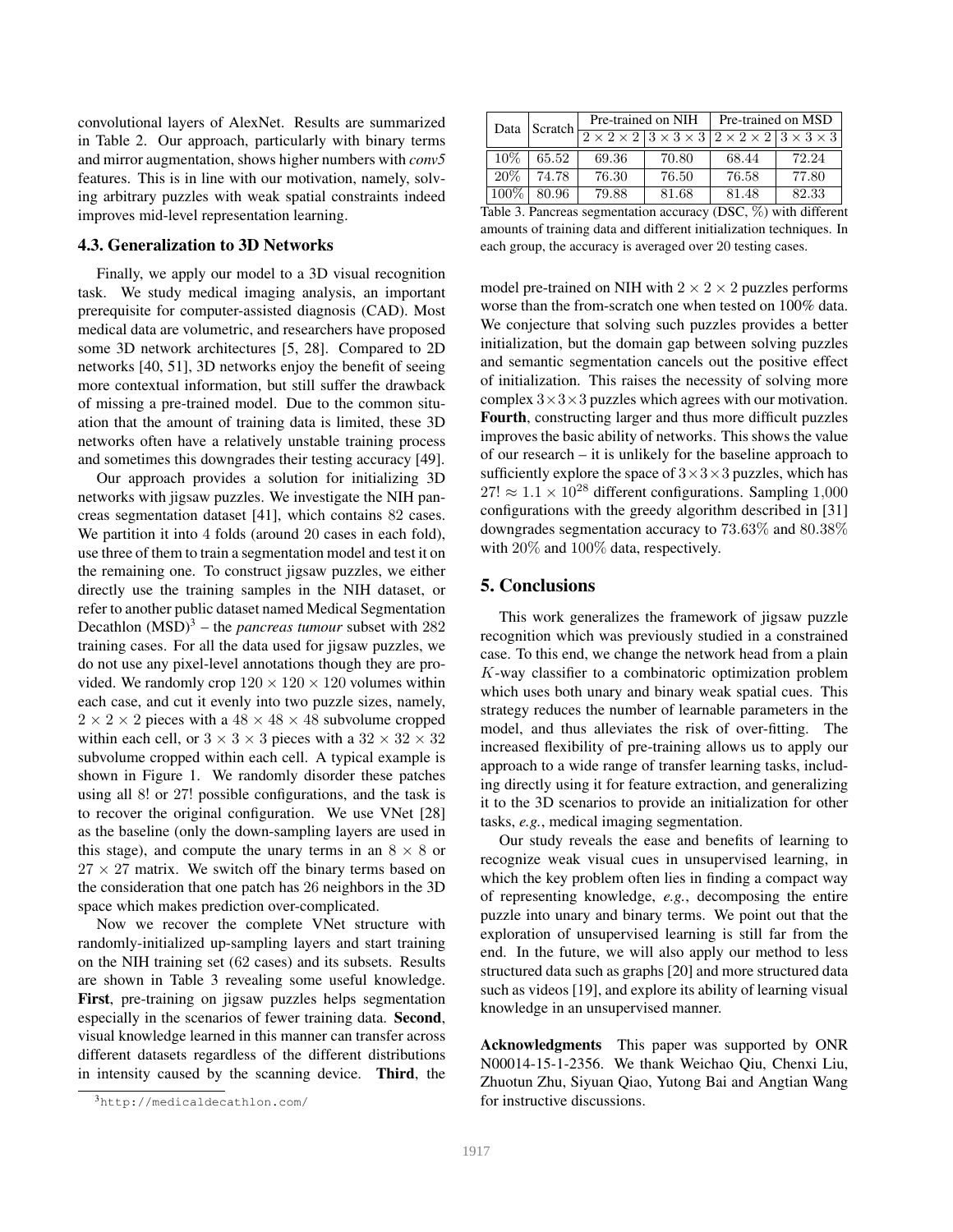## References

- [1] J. Aghajanian, J. Warrell, S. J. Prince, P. Li, J. L. Rohn, and B. Baum. Patch-based within-object classification. In *International Conference on Computer Vision*, 2009.
- [2] B. Brattoli, U. Buchler, A.-S. Wahl, M. E. Schwab, and B. Ommer. Lstm self-supervision for detailed behavior analysis. In *Computer Vision and Pattern Recognition*, 2017.
- [3] U. Buchler, B. Brattoli, and B. Ommer. Improving spatiotemporal self-supervision by deep reinforcement learning. In *European Conference on Computer Vision*, 2018.
- [4] M. Caron, P. Bojanowski, A. Joulin, and M. Douze. Deep clustering for unsupervised learning of visual features. In *European Conference on Computer Vision*, 2018.
- [5] O. Cicek, A. Abdulkadir, S. S. Lienkamp, T. Brox, and O. Ronneberger. 3d u-net: learning dense volumetric segmentation from sparse annotation. In *International Conference on Medical Image Computing and Computer-Assisted Intervention*, 2016.
- [6] J. Deng, A. C. Berg, K. Li, and L. Fei-Fei. What does classifying more than 10,000 image categories tell us? In *European Conference on Computer Vision*, 2010.
- [7] J. Deng, W. Dong, R. Socher, L. J. Li, K. Li, and L. Fei-Fei. Imagenet: A large-scale hierarchical image database. In *Computer Vision and Pattern Recognition*, 2009.
- [8] C. Doersch, A. Gupta, and A. A. Efros. Unsupervised visual representation learning by context prediction. In *International Conference on Computer Vision*, 2015.
- [9] J. Donahue, Y. Jia, O. Vinyals, J. Hoffman, N. Zhang, E. Tzeng, and T. Darrell. Decaf: A deep convolutional activation feature for generic visual recognition. In *International Conference on Machine Learning*, 2014.
- [10] D. Erhan, Y. Bengio, A. Courville, P. A. Manzagol, P. Vincent, and S. Bengio. Why does unsupervised pre-training help deep learning? *Journal of Machine Learning Research*, 11(Feb):625–660, 2010.
- [11] M. Everingham, L. Van Gool, C. K. I. Williams, J. Winn, and A. Zisserman. The pascal visual object classes (voc) challenge. *International Journal of Computer Vision*, 88(2):303– 338, 2010.
- [12] B. Fernando, H. Bilen, E. Gavves, and S. Gould. Selfsupervised video representation learning with odd-one-out networks. In *Computer Vision and Pattern Recognition*, 2017.
- [13] S. Gidaris, P. Singh, and N. Komodakis. Unsupervised representation learning by predicting image rotations. In *International Conference on Learning Representations*, 2018.
- [14] R. Girshick. Fast r-cnn. In *International Conference on Computer Vision*, 2015.
- [15] R. Girshick, J. Donahue, T. Darrell, and J. Malik. Rich feature hierarchies for accurate object detection and semantic segmentation. In *Computer Vision and Pattern Recognition*, 2014.
- [16] K. He, X. Zhang, S. Ren, and J. Sun. Deep residual learning for image recognition. In *Computer Vision and Pattern Recognition*, 2016.
- [17] G. Huang, Z. Liu, K. O. Weinberger, and L. van der Maaten. Densely connected convolutional networks. In *Computer Vision and Pattern Recognition*, 2017.
- [18] A. Joulin, L. van der Maaten, A. Jabri, and N. Vasilache. Learning visual features from large weakly supervised data. In *European Conference on Computer Vision*, 2016.
- [19] A. Karpathy, G. Toderici, S. Shetty, T. Leung, R. Sukthankar, and L. Fei-Fei. Large-scale video classification with convolutional neural networks. In *Computer Vision and Pattern Recognition*, 2014.
- [20] T. N. Kipf and M. Welling. Semi-supervised classification with graph convolutional networks. In *International Conference on Learning Representations*, 2017.
- [21] A. Krizhevsky, I. Sutskever, and G. E. Hinton. Imagenet classification with deep convolutional neural networks. In *Advances in Neural Information Processing Systems*, 2012.
- [22] G. Larsson, M. Maire, and G. Shakhnarovich. Colorization as a proxy task for visual understanding. In *Computer Vision and Pattern Recognition*, 2017.
- [23] O. V. Le. Building high-level features using large scale unsupervised learning. In *International Conference on Speech and Signal Processing*, 2013.
- [24] Y. LeCun, Y. Bengio, and G. E. Hinton. Deep learning. *Nature*, 521(7553):436, 2015.
- [25] H.-Y. Lee, J.-B. Huang, M. Singh, and M.-H. Yang. Unsupervised representation learning by sorting sequences. In *International Conference on Computer Vision*, 2017.
- [26] O. Li, J. Wang, D. Wipf, and Z. Tu. Fixed-point model for structured labeling. In *International Conference on Machine Learning*, 2013.
- [27] J. Long, E. Shelhamer, and T. Darrell. Fully convolutional networks for semantic segmentation. In *Computer Vision and Pattern Recognition*, 2015.
- [28] F. Milletari, N. Navab, and S. A. Ahmadi. V-net: Fully convolutional neural networks for volumetric medical image segmentation. In *International Conference on 3D Vision*, 2016.
- [29] I. Misra, C. L. Zitnick, and M. Hebert. Shuffle and learn: unsupervised learning using temporal order verification. In *European Conference on Computer Vision*, 2016.
- [30] T. N. Mundhenk, D. Ho, and B. Y. Chen. Improvements to context based self-supervised learning. In *Computer Vision and Pattern Recognition*, 2018.
- [31] M. Noroozi and P. Favaro. Unsupervised learning of visual representations by solving jigsaw puzzles. In *European Conference on Computer Vision*, 2016.
- [32] M. Noroozi, H. Pirsiavash, and P. Favaro. Representation learning by learning to count. In *International Conference on Computer Vision*, 2017.
- [33] M. Noroozi, A. Vinjimoor, P. Favaro, and H. Pirsiavash. Boosting self-supervised learning via knowledge transfer. In *Computer Vision and Pattern Recognition*, 2018.
- [34] G. Papandreou, L. C. Chen, K. Murphy, and A. L. Yuille. Weakly- and semi-supervised learning of a dcnn for semantic image segmentation. In *International Conference on Computer Vision*, 2015.